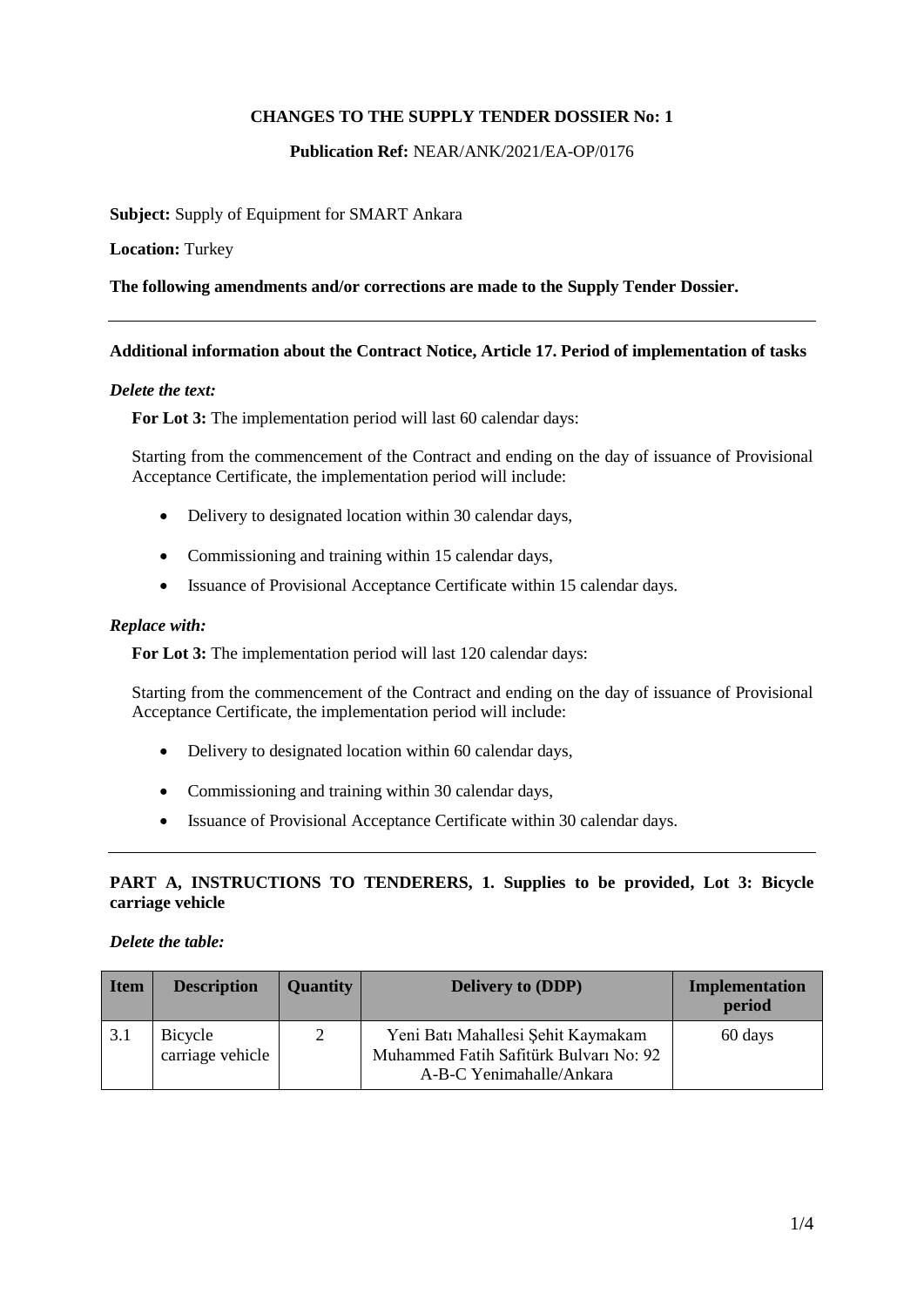# *Replace with:*

| Item | <b>Description</b>          | <b>Quantity</b> | <b>Delivery to (DDP)</b>                                                                                 | <b>Implementation</b><br>period |
|------|-----------------------------|-----------------|----------------------------------------------------------------------------------------------------------|---------------------------------|
| 3.1  | Bicycle<br>carriage vehicle | 2               | Yeni Batı Mahallesi Şehit Kaymakam<br>Muhammed Fatih Safitürk Bulvarı No: 92<br>A-B-C Yenimahalle/Ankara | 120 days                        |

# **PART B, DRAFT CONTRACT AND SPECIAL CONDITIONS, INCLUDING ANNEXES, Article 1 Subject, Lot 3: Bicycle carriage vehicle**

*Delete the table:*

| Item | <b>Description</b>          | <b>Quantity</b> | <b>Delivery to (DDP)</b>                                                                                 | Implementation<br>period |
|------|-----------------------------|-----------------|----------------------------------------------------------------------------------------------------------|--------------------------|
| 3.1  | Bicycle<br>carriage vehicle | 2               | Yeni Batı Mahallesi Şehit Kaymakam<br>Muhammed Fatih Safitürk Bulvarı No: 92<br>A-B-C Yenimahalle/Ankara | 60 days                  |

# *Replace with:*

| Item | <b>Description</b>          | <b>Quantity</b> | <b>Delivery to (DDP)</b>                                                                                 | <b>Implementation</b><br>period |
|------|-----------------------------|-----------------|----------------------------------------------------------------------------------------------------------|---------------------------------|
| 3.1  | Bicycle<br>carriage vehicle | $\mathcal{D}$   | Yeni Batı Mahallesi Şehit Kaymakam<br>Muhammed Fatih Safitürk Bulvarı No: 92<br>A-B-C Yenimahalle/Ankara | 120 days                        |

# **PART B, SPECIAL CONDITIONS, Article 19 Period of implementation of the tasks**

# *Delete the text:*

**For Lot 3:** The implementation period will last 60 calendar days:

Starting from the commencement of the Contract and ending on the day of issuance of Provisional Acceptance Certificate, the implementation period will include:

- Delivery to designated location within 30 calendar days,
- Commissioning and training within 15 calendar days,
- Issuance of Provisional Acceptance Certificate within 15 calendar days.

# *Replace with:*

**For Lot 3:** The implementation period will last 120 calendar days:

Starting from the commencement of the Contract and ending on the day of issuance of Provisional Acceptance Certificate, the implementation period will include:

• Delivery to designated location within 60 calendar days,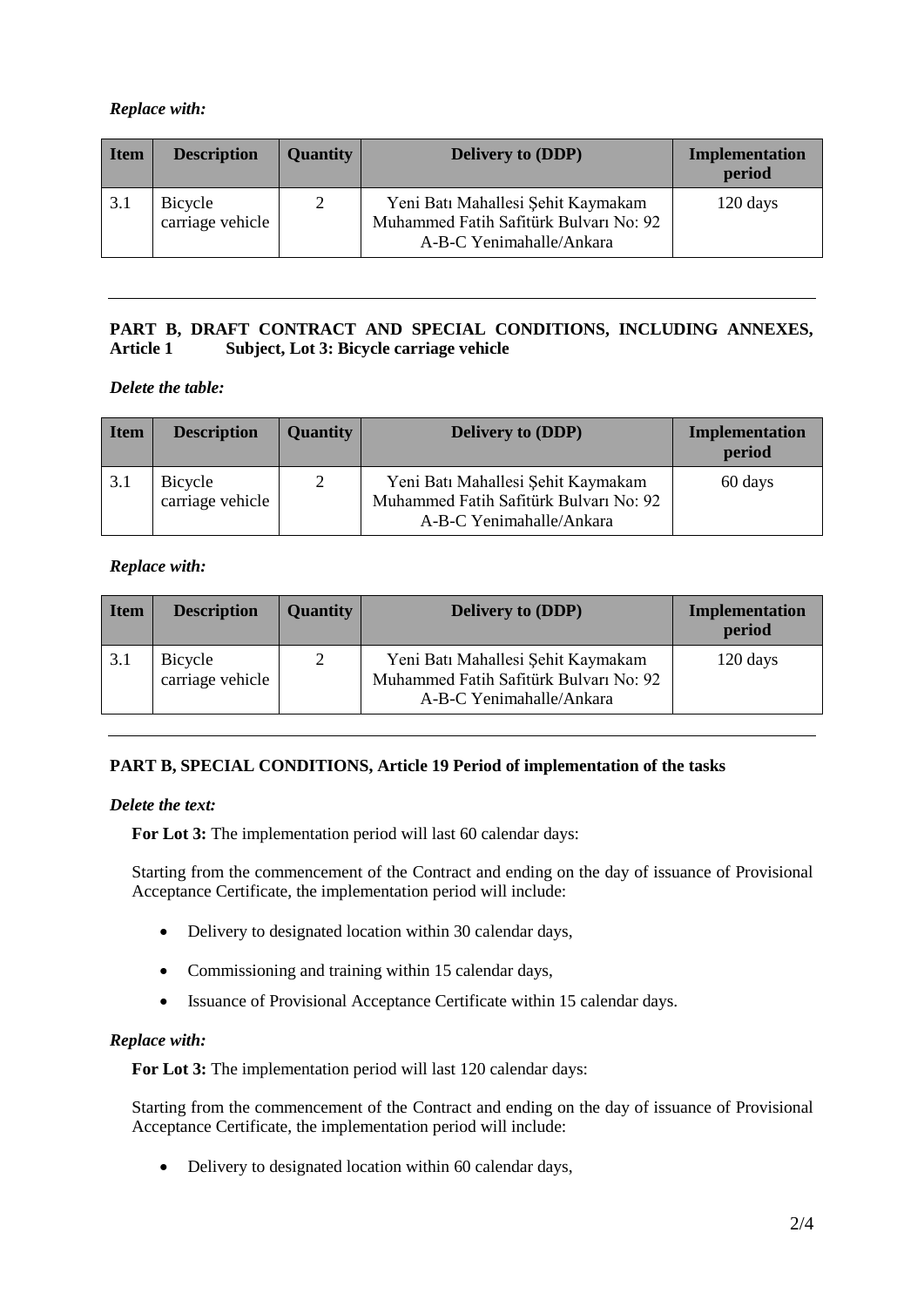- Commissioning and training within 30 calendar days,
- Issuance of Provisional Acceptance Certificate within 30 calendar days.

# **PART B, Annex II+III Technical Specifications + Technical Offer, LOT 1: Smart Bicycle System, Specification 1.1.12**

## *Delete the text:*

The bicycle shall have a hub gear system with minimum 3, maximum 7 gears.

## *and replace with:*

The bicycle shall have a hub gear system with minimum 3, maximum 7 gears. Bike shall be able to have automatic gears controlled by a torque sensor.

## **PART B, Annex II+III Technical Specifications + Technical Offer, LOT 1: Smart Bicycle System, Specification 1.1.20 (2)**

### *Delete the text:*

2 red warning tools reflectors on the back of the seat and on the rear fender. Reflectors must be visible from a minimum distance of 140 m.

### *and replace with:*

At least 2 reflectors on the bike, one of them is on the rear fender. The others may be in places such as pedals, wheels or saddle. Reflectors must be visible from a minimum distance of 140 m.

## **PART B, Annex II+III Technical Specifications + Technical Offer, LOT 3: Bicycle carriage vehicle, Specification 3.1.9 (6)**

*Delete the text:*

Torque: max 350 nm

#### *and replace with:*

Max torque: 350 nm (minimum)

## **PART B, Annex II+III Technical Specifications + Technical Offer, LOT 3: Bicycle carriage vehicle, Specification 3.1.11**

### *Delete the text:*

The carriage vehicle shall have hydraulic or electronic steering wheel with height and depth adjustments.

#### *and replace with:*

The carriage vehicle shall have hydraulic or electronic steering wheel with depth adjustment.